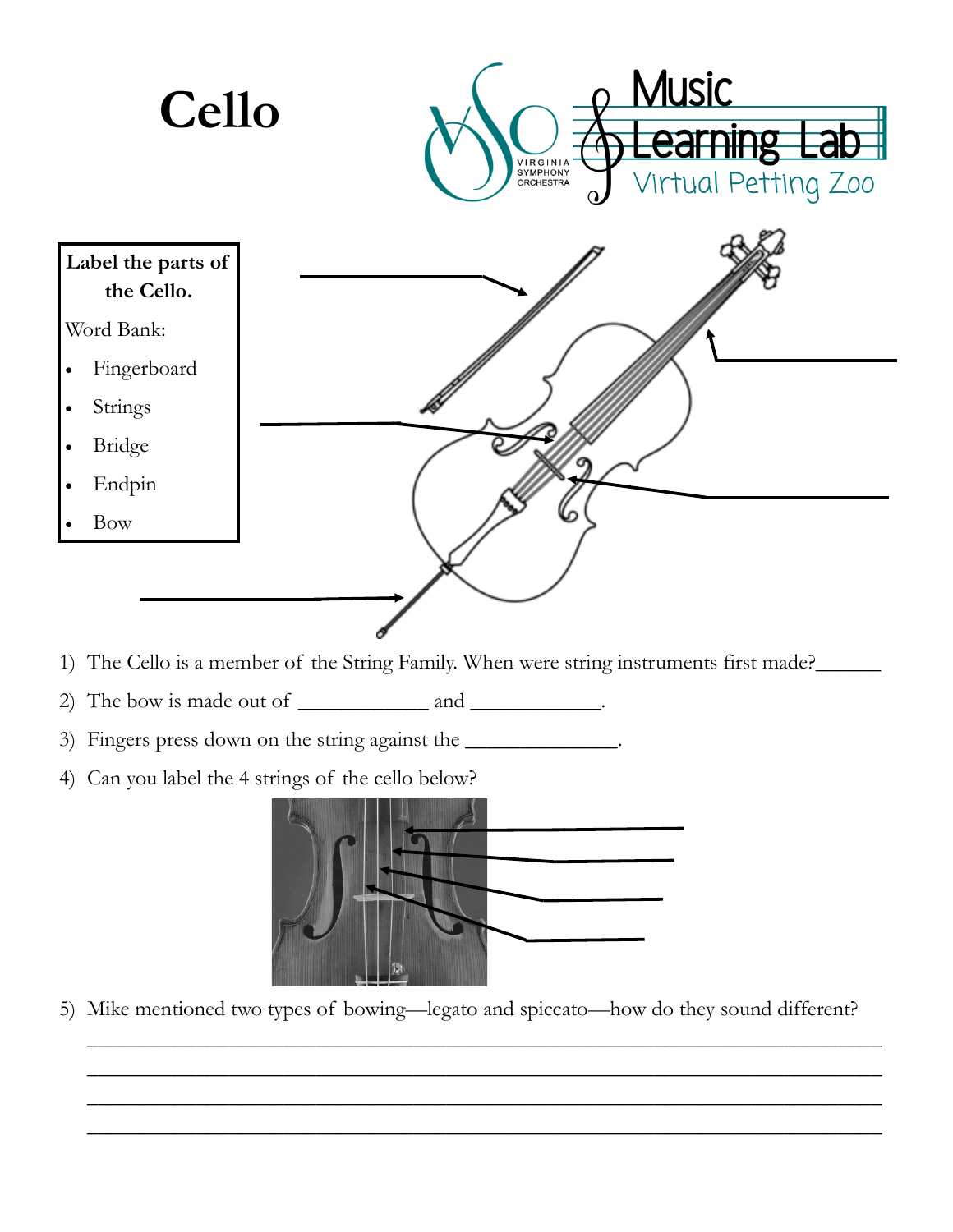## **Cello** *Vocabulary*



- String Family: The String Family is the largest family in the entire orchestra consisting of the violin, viola, cello, and double bass
- Legato: in a smooth flowing manner, without breaks between notes
- Spiccato: a bowing technique in which the bow bounces lightly upon the string
- Minuet: a slow ballroom dance in three
- Composer: a person who writes music
- Bowing: the technique of managing the bow in playing a stringed instrument

## **Further Listening:**

Hear cellist Yo-Yo Ma play the Saint-Saëns *Carnival of the Animals, The Swan* <https://www.youtube.com/watch?v=3qrKjywjo7Q> and the Bach *Cello Suite No. 1 in G Major* <https://www.youtube.com/watch?v=rGgG-0lOJjk>

For more videos, please visit <https://virginiasymphony.org/learninglab/>